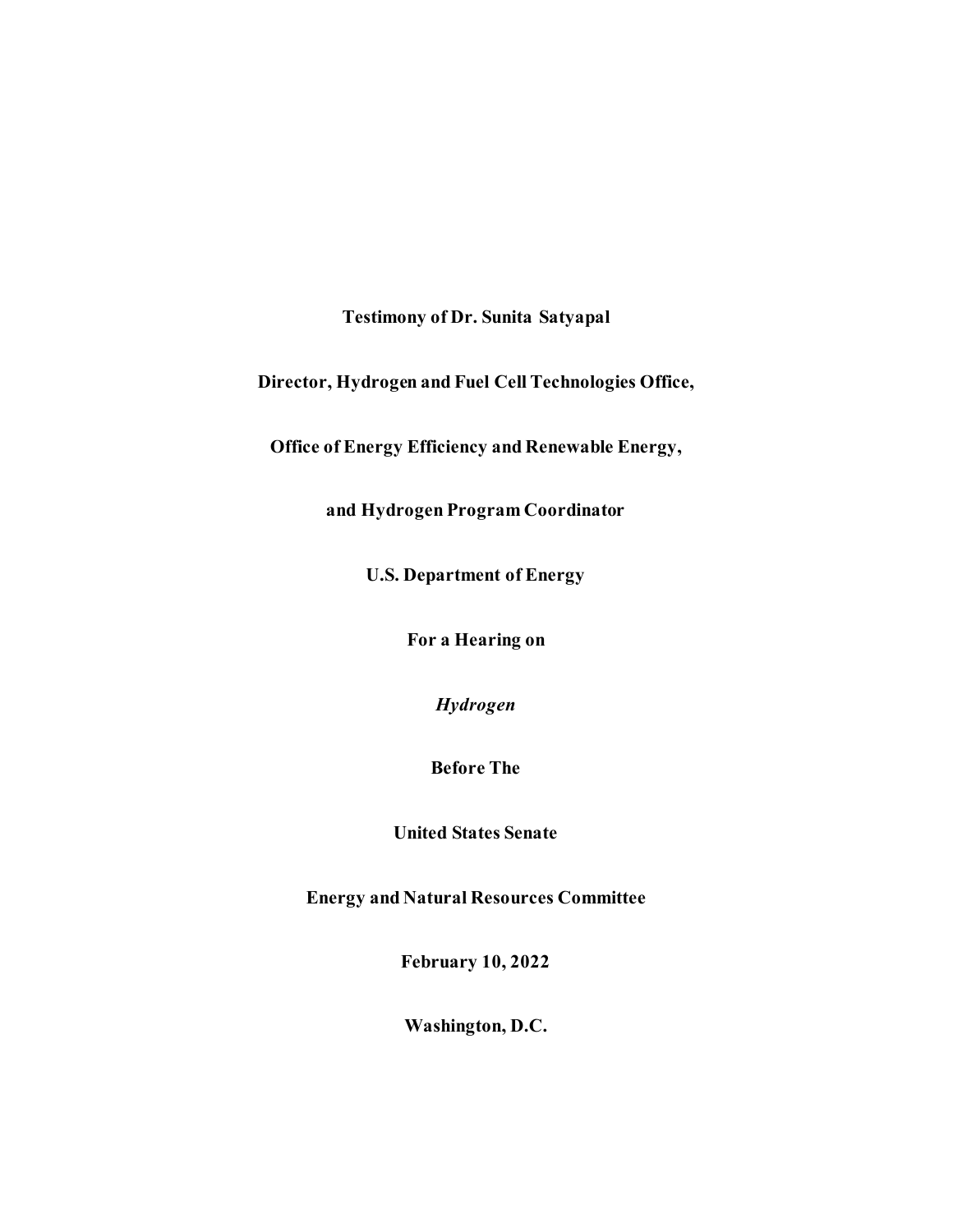#### **Introduction**

Chairman Manchin, Ranking Member Barrasso, and members of the committee, thank you for the opportunity to testify before you today. My name is Sunita Satyapal, and I am the Director for the Hydrogen and Fuel Cell Technologies Office in the Department of Energy's (DOE's) Office of Energy Efficiency and Renewable Energy (EERE). As the Director, I direct applied research, development, demonstration, and deployment (RDD&D) activities for EERE's Hydrogen and Fuel Cell Technologies Office (HFTO).

I also serve as the coordinator for DOE's Hydrogen Program which encompasses multiple DOE offices—EERE, Fossil Energy and Carbon Management (FECM), Nuclear Energy (NE), Electricity (OE), and Science (SC), and coordinates with the Advanced Research Program Agency – Energy (ARPA-E), the Loan Programs Office (LPO), the Office of Technology Transitions (OTT), and the new Office of Clean Energy Demonstrations (OCED). With over two and a half decades dedicated to advancing hydrogen and fuel cell technologies, both in government and industry, this is truly a historic time for hydrogen and a unique opportunity for the United States, and I am honored to be invited to testify today.

Clean hydrogen is one part of DOE's comprehensive energy strategy to enable a clean, secure, and equitable energy future for all Americans. Hydrogen is an essential feedstock and fuel already used in current industries, including fertilizer production and oil refining. It is an energy carrier that offers versatility, as we strive to use all our nation's energy resources including renewables, nuclear power, or fossil and other carbon-based feedstocks with carbon sequestration and storage (CCS), to produce low-greenhouse gas (GHG) hydrogen. It can be stored in the form of a gas, liquid, or chemical carrier, and it can be used in a fuel cell or turbine to provide electricity. It also has the potential to provide flexibility in terms of applications across sectors, particularly for hard to decarbonize sectors such as heavy-duty transportation and industrial applications including ammonia production and steel manufacturing.

#### **Status of Hydrogen Technologies Today**

The U.S. currently produces more than [1](#page-1-0)0 million metric tons (tonnes)<sup>1</sup> of hydrogen annually primarily for oil refining and fertilizer production, compared to approximately 90 million tonnes produced per year globally.[2](#page-1-1) Infrastructure in the U.S. includes approximately 1,600 miles of dedicated hydrogen pipelines, largely in the southwest region to support oil refining,<sup>[3](#page-1-2)</sup> and three geological hydrogen storage caverns including the world's largest. [4](#page-1-3) [5](#page-1-4) Outside of petroleum and

<span id="page-1-0"></span><sup>1</sup> DOE, "Hydrogen Program Plan," 2020. Page 9[. https://www.hydrogen.energy.gov/pdfs/hydrogen-program-plan-](https://www.hydrogen.energy.gov/pdfs/hydrogen-program-plan-2020.pdf) $\frac{2020 \cdot \text{pdf}}{2}$  IEA, "Global Hydrogen Review 2021," 2021. Page 5. https://www.iea.org/reports/global-hydrogen-review-2021

<span id="page-1-2"></span><span id="page-1-1"></span><sup>&</sup>lt;sup>3</sup> DOE, "Hydrogen Program Plan," 2020. Page 13. [https://www.hydrogen.energy.gov/pdfs/hydrogen-program-plan-](https://www.hydrogen.energy.gov/pdfs/hydrogen-program-plan-2020.pdf)[2020.pdf](https://www.hydrogen.energy.gov/pdfs/hydrogen-program-plan-2020.pdf)

<span id="page-1-3"></span><sup>&</sup>lt;sup>4</sup> DOE, "Hydrogen Program Plan," 2020. Page 13. [https://www.hydrogen.energy.gov/pdfs/hydrogen-program-plan-](https://www.hydrogen.energy.gov/pdfs/hydrogen-program-plan-2020.pdf)[2020.pdf](https://www.hydrogen.energy.gov/pdfs/hydrogen-program-plan-2020.pdf)

<span id="page-1-4"></span> $<sup>5</sup>$  Air Liquide "USA: Air Liquide operates the world's largest</sup>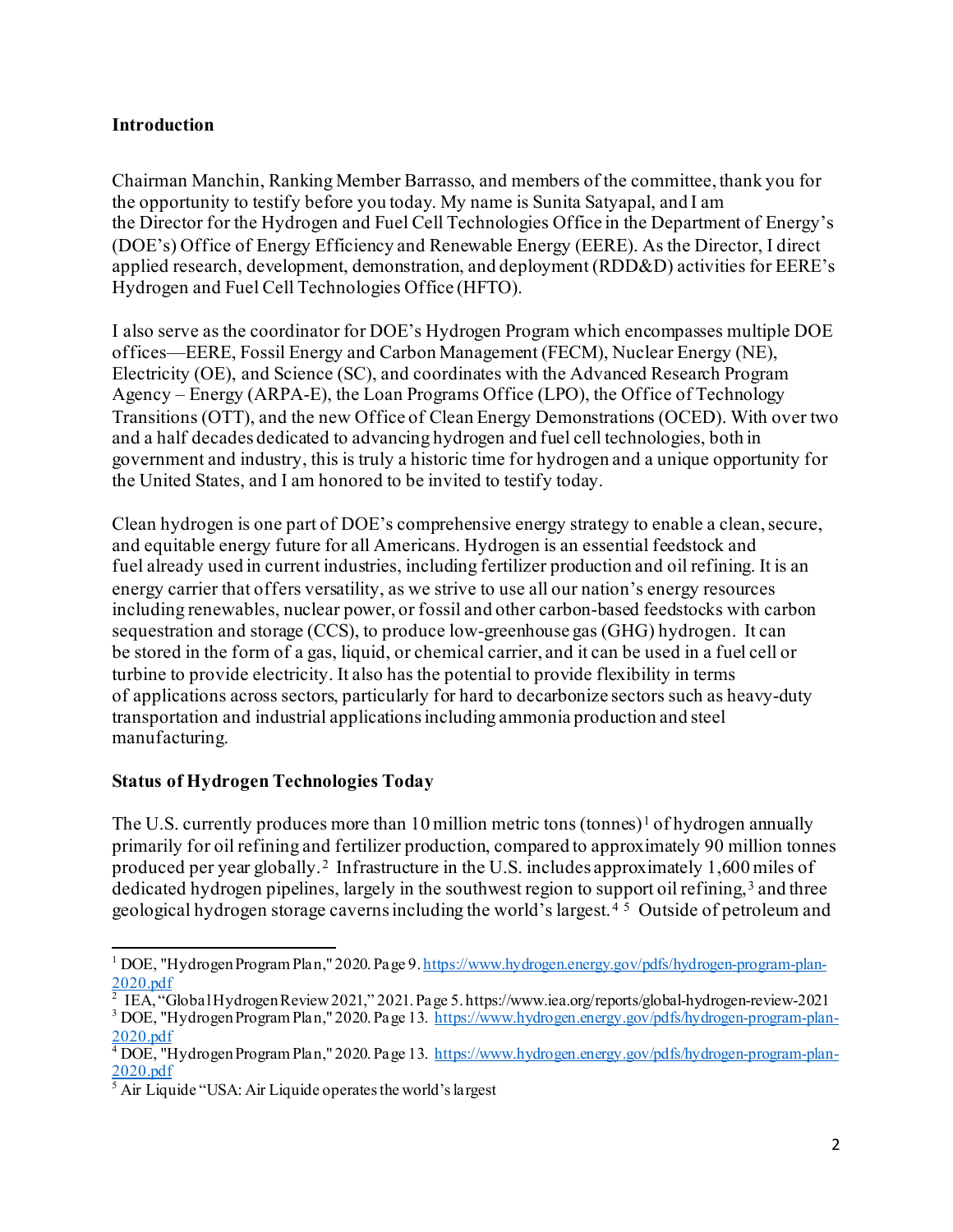fertilizer production, hydrogen use is making its way in other end use applications. These include more than 50,000 fuel cell forklifts,  $648$  $648$  open retail fueling stations,  $7$  approximately 70 buses, more than 12,000 fuel cell vehicles, and over 550 MW of fuel cells for stationary and backup power (e.g., for telecommunications).[8](#page-2-2) Based on industry input, heavy duty transportation, industrial applications such as ammonia production, and hydrogen blending appear to be primary growth opportunities over the next decade, with other uses coming later.

While most of today's hydrogen is produced from natural gas (through steam methane reforming), there were approximately 172 MW of electrolyzers<sup>9</sup> in the U.S as of June 2021, which could allow for the production of hydrogen using clean electricity. Although that number is growing, it is substantially behind the multiple gigawatts (GW) reported globally, including at least 9 renewable hydrogen projects larger than [10](#page-2-4) GW each<sup>10</sup> and 40 GW targeted in Europe by 2030. [11](#page-2-5) In addition to growth in electrolysis, plans were announced for a large-scale natural gas to hydrogen plant in the U.S. with 95% carbon dioxide capture producing 750 million standard cubic feet per day of hydrogen for ammonia and both domestic and global hydrogen markets. The project will also be the world's largest carbon capture for sequestration operation, sequestering more than 5 million tonnes per day of carbon dioxide.<sup>[12](#page-2-6)</sup> Besides growth in hydrogen projects, annual shipments of fuel cells have increased 15-fold since 2015, now at over 1 GW, but still a small fraction of the potential global fuel cell market across sectors. [13](#page-2-7) Industry has announced more than 520 large scale global hydrogen projects representing \$160 billion of funding projects. [14](#page-2-8)

## **Key Challenges Remain to be Addressed**

While hydrogen technology has come a long way as a clean energy fuel, it is still very much in its early stages of commercial deployment and some significant challenges remain. These include lack of hydrogen infrastructure, lack of manufacturing at scale, as well as cost,

hydrogen storage facility," 2017. Accessed on January 27, 2022.

[https://www.airliquide.com/sites/airliquide.com/files/2017/01/03/usa-air-liquide-operates-the\\_world-s-largest-](https://www.airliquide.com/sites/airliquide.com/files/2017/01/03/usa-air-liquide-operates-the_world-s-largest-hydrogen-storage-facility.pdf)

<span id="page-2-0"></span> $\overline{6}$  DOE. "Snapshot of Hydrogen and Fuel Cell Applications in the United States - Examples," January 2022. <https://www.energy.gov/eere/fuelcells/articles/snapshot-hydrogen-and-fuel-cell-applications-united-states-examples>

<span id="page-2-1"></span><sup>7</sup> California Fuel Cell Partnership, 2020, Hydrogen Stations List. Development Status of Hydrogen Stations in Californi[a. https://cafcp.org/sites/default/files/h2\\_station\\_list.pdf](https://cafcp.org/sites/default/files/h2_station_list.pdf)

<span id="page-2-2"></span><sup>&</sup>lt;sup>8</sup> DOE. "Snapshot of Hydrogen and Fuel Cell Applications in the United States - Examples," January 2022. <https://www.energy.gov/eere/fuelcells/articles/snapshot-hydrogen-and-fuel-cell-applications-united-states-examples> 9 DOE. "DOE Hydrogen Program Record 20009: Electrolyzer Capacity Installations in the United States," June

<span id="page-2-3"></span><sup>2021</sup>[. https://www.hydrogen.energy.gov/pdfs/20009-electrolyzers-installed-in-united-states.pdf](https://www.hydrogen.energy.gov/pdfs/20009-electrolyzers-installed-in-united-states.pdf); for polymer electrolyte membrane electrolyzers

<span id="page-2-4"></span><sup>&</sup>lt;sup>10</sup> Hydrogen Council. "Hydrogen for Net Zero," November 2021. Page 35. [https://hydrogencouncil.com/wp](https://hydrogencouncil.com/wp-content/uploads/2021/11/Hydrogen-for-Net-Zero.pdf)[content/uploads/2021/11/Hydrogen-for-Net-Zero.pdf](https://hydrogencouncil.com/wp-content/uploads/2021/11/Hydrogen-for-Net-Zero.pdf)<br><sup>11</sup> European Commission. "A hydrogen strategy for a climate-neutral Europe," July 2020. Page 6.

<span id="page-2-5"></span>[https://ec.europa.eu/energy/sites/ener/files/hydrogen\\_strategy.pdf](https://ec.europa.eu/energy/sites/ener/files/hydrogen_strategy.pdf)

<span id="page-2-6"></span><sup>&</sup>lt;sup>12</sup> Air Products " Landmark U.S. \$4.5 Billion Louisiana Clean Energy Complex," Accessed on January 27, 2022.https://www.airproducts.com/campaigns/la-blue-hydrogen-project

<span id="page-2-7"></span><sup>13</sup> DOE, "Hydrogen Program Plan," 2020, Page 4. [https://www.hydrogen.energy.gov/pdfs/hydrogen-program-plan-](https://www.hydrogen.energy.gov/pdfs/hydrogen-program-plan-2020.pdf)

<span id="page-2-8"></span>[<sup>2020.</sup>pdf](https://www.hydrogen.energy.gov/pdfs/hydrogen-program-plan-2020.pdf) <sup>14</sup> Hydrogen Council. "Hydrogen for Net Zero," November 2021. Pages vii and 34.

https://hydrogencouncil.com/wp-content/uploads/2021/11/Hydrogen-for-Net-Zero.pdf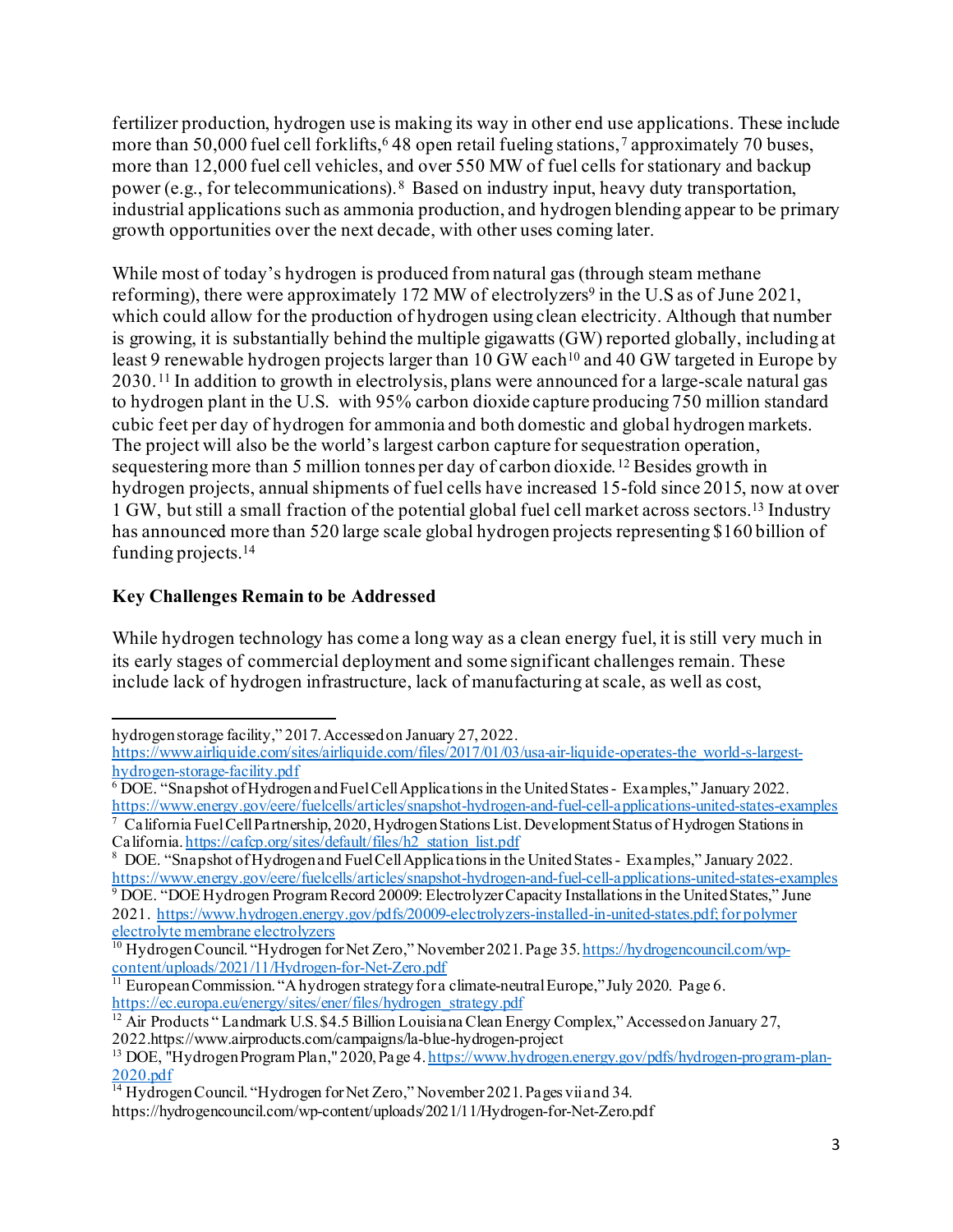durability, reliability, and availability challenges in the supply base across the entire value chain. To address the climate crisis, the hydrogen that is produced must be clean– i.e., low in greenhouse gas emission. [15](#page-3-0) This will help reduce emissions immediately as we develop a trajectory towards carbon-free hydrogen production in the longer term. The cost of hydrogen from natural gas is less than \$2/kg but if utilized, upstream and process emissions need to be reduced, requiring CCS or other advanced technologies and reduced methane leakage.

If using renewables or nuclear power, electrolyzer costs as well as hydrogen storage costs must be reduced. Based on analysis in 2020, the cost of clean hydrogen was more than  $$5/kg^{16}$  $$5/kg^{16}$  $$5/kg^{16}$  using renewable electricity and depends heavily on the cost of that electricity. While advanced and high temperature electrolyzers, are also progressing, challenges to market adoption include cost, durability, and manufacturing at scale. In addition to hydrogen production costs, challenges in hydrogen transport, such as pipelines, tube trailers, liquefaction, siting, permitting, and materials compatibility, need to be addressed. For instance, data shows that the delivered cost of hydrogen to fueling stations, including compressing and dispensing, for fueling vehicles can be more than  $$13/kg^{17}$  $$13/kg^{17}$  $$13/kg^{17}$  – more than three times higher than the cost required to be competitive.<sup>[18](#page-3-3)</sup>

To achieve widespread deployment, hydrogen utilization technologies must enter larger markets and be able to compete with incumbent technologies in terms of life-cycle cost, performance, durability, and environmental impact. Non-technical barriers also need to be addressed, such as developing and harmonizing codes and standards, fostering best practices for safety, addressing potential supply chain and raw materials vulnerabilities, and developing a robust workforce. The lack of direct incentives for clean hydrogen production, uptake, and infrastructure investment also impedes financial investment and market growth.

A concerted, cohesive effort must be undertaken to address the aforementioned challenges. DOE, along with its partners in industry, National Laboratories, academia, States, the environmental justice (EJ) community, labor unions, and other agencies, is focused on addressing them. For example, DOE launched Hydrogen Shot, the first Energy Earthshot - an effort to set ambitious and achievable targets to make key clean hydrogen technologies affordable in the next decade and meet climate goals. The Hydrogen Energy Earthshot (or Hydrogen Shot) sets an ambitious yet achievable "1 1 1" goal to reduce the cost of hydrogen to one dollar per one kilogram of clean hydrogen in one decade. [19](#page-3-4) Several DOE funded consortia, such as the Million Mile Fuel Cell Truck Consortium, the Hydrogen from Next-generation Electrolyzers of Water (H2NEW), the Hydrogen Materials Compatibility Consortium (H-Mat), and HyBlend, are bringing together industry, National Laboratories, and universities to address key technical

<span id="page-3-0"></span><sup>&</sup>lt;sup>15</sup> The carbon intensity thresholds defining clean hydrogen will be developed with input from stakeholders as specified in the Bipartisan Infrastructure Law.

<span id="page-3-1"></span><sup>&</sup>lt;sup>16</sup> DOE. "Hydrogen Shot Overview." August 2021. Slide 4[. https://www.energy.gov/sites/default/files/2021-09/h2-](https://www.energy.gov/sites/default/files/2021-09/h2-shot-summit-plenary-doe-overview.pdf)<br>shot-summit-plenary-doe-overview.pdf

<span id="page-3-2"></span> $\frac{17}{17}$ California Fuel Cell Partnership (CaFCP). "Cost to refill," Accessed on Jan 26, 2022.<br>https://cafcp.org/content/cost-refill

<span id="page-3-3"></span> $\frac{18}{18}$  DOE, "Annual Merit Review and Peer Evaluation Plenary: Hydrogen Program Overview," June 2021. Slide 14. <https://www.energy.gov/sites/default/files/2021-06/hfto-amr-plenary-satyapal-2021.pdf>

<span id="page-3-4"></span><sup>&</sup>lt;sup>19</sup> DOE, "Hydrogen Shot," 2021. https://www.energy.gov/eere/fuelcells/hydrogen-shot.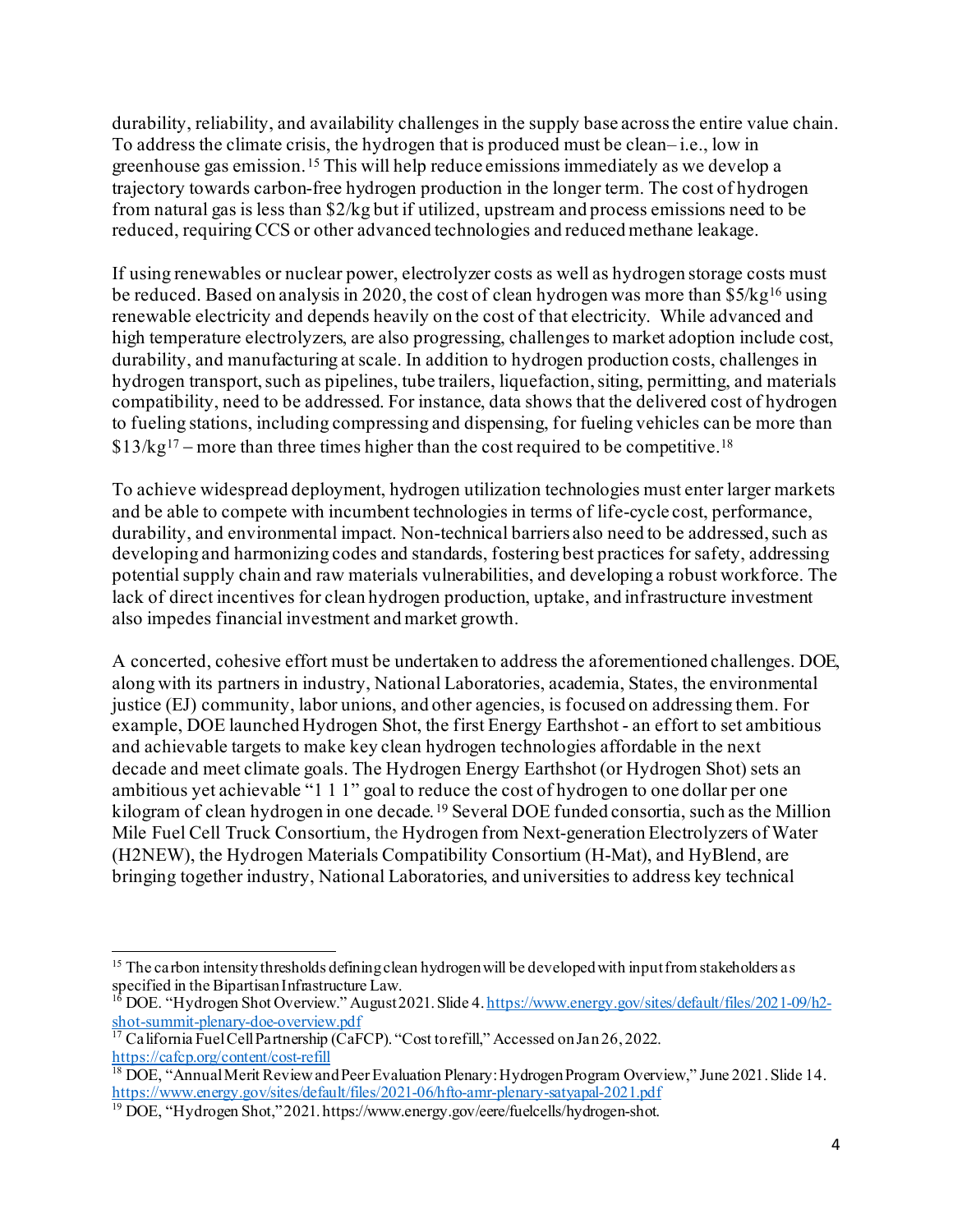challenges. [20](#page-4-0) In addition, new approaches and scientific research priorities for carbon-neutral hydrogen generation were recently developed in a DOE workshop. [21](#page-4-1) Additional efforts under the DOE Hydrogen Program include first-of-its-kind demonstrations including nuclear, renewables, integrated with electrolyzers as well as hydrogen fuel cell trucks, data centers, and marine applications.[22](#page-4-2) [23](#page-4-3) These DOE-funded demonstrations are critical to de-risking the technologies before the private sector will ramp up investments and deployment at scale.

### **Scenario Analyses on Market Potential**

DOE has assessed various scenarios that show a range from approximately 20 to more than 40 million tonnes per year as the economic potential for U.S. hydrogen demand by 2040—two to four times the current demand[.24](#page-4-4) Achieving Hydrogen Shot goals of \$1/kg, along with scaling up hydrogen infrastructure, could unlock additional market growth. Hydrogen demand could also increase as new markets emerge (such as off-road transportation like marine applications, exports of clean hydrogen, and energy storage for a widespread renewable grid), and scenarios will be assessed periodically through updated analyses. In addition to DOE analysis, a group of roughly 20 industry partners projected a two-fold increase in U.S. hydrogen demand, to 20 million tonnes, by 2050 as a base case scenario, and a six-fold increase by 2050 in an ambitious scenario.[25](#page-4-5) Given uncertainties across sectors, markets, financial investments, and technologies, these results are fairly consistent with DOE analysis. Based on these two scenarios ("base" and "ambitious"), hydrogen could account for between 1% and 14% of total energy demand in the United States.[26](#page-4-6) Additional analysis is ongoing.

DOE's Hydrogen Program has also determined the availability of domestic resources for hydrogen production across the country, assessing locations and quantities of renewable energy and fossil feedstocks throughout the United States, along with the locations of nuclear power plants and locations where hydrogen may be produced as a by-product. The nation's energy resources are geographically widespread, and fossil, nuclear, and renewable feedstocks are each independently sufficient to support at least a doubling of domestic hydrogen consumption.<sup>[27](#page-4-7)</sup>  $^{28}$  $^{28}$  $^{28}$ 

<span id="page-4-0"></span><sup>&</sup>lt;sup>20</sup> DOE. "Hydrogen and Fuel Cell Technologies Office Consortia," Accessed on January 27, 2022. Hydrogen and [Fuel Cell Technologies Office Consortia | Department of Energy](https://www.energy.gov/eere/fuelcells/hydrogen-and-fuel-cell-technologies-office-consortia)

<span id="page-4-1"></span><sup>&</sup>lt;sup>21</sup> DOE, Basic Energy Sciences Roundtable: Foundational Science for Carbon-Neutral Hydrogen Technologies, summar[y https://science.osti.gov/-/media/bes/pdf/reports/2021/Hydrogen\\_Roundtable\\_Brochure.pdf](https://science.osti.gov/-/media/bes/pdf/reports/2021/Hydrogen_Roundtable_Brochure.pdf), full report to appear (2022)

<span id="page-4-2"></span><sup>&</sup>lt;sup>22</sup> DOE, "Annual Merit Review and Peer Evaluation Plenary: Hydrogen Program Overview," June 2021. Slide 12 and 20[. https://www.energy.gov/sites/default/files/2021-06/hfto-amr-plenary-satyapal-2021.pdf](https://www.energy.gov/sites/default/files/2021-06/hfto-amr-plenary-satyapal-2021.pdf)

<span id="page-4-3"></span><sup>&</sup>lt;sup>23</sup> DOE. "Energy Department Announces Approximately \$64M in Funding for 18 Projects to Advance H2@Scale," July 2020[. https://www.energy.gov/articles/energy-department-announces-approximately-64m-funding-18-projects](https://www.energy.gov/articles/energy-department-announces-approximately-64m-funding-18-projects-advance-h2scale)[advance-h2scale](https://www.energy.gov/articles/energy-department-announces-approximately-64m-funding-18-projects-advance-h2scale)

<span id="page-4-4"></span><sup>&</sup>lt;sup>24</sup> DOE, "Hydrogen Program Plan," 2020. Page 10. [https://www.hydrogen.energy.gov/pdfs/hydrogen-program-plan-](https://www.hydrogen.energy.gov/pdfs/hydrogen-program-plan-2020.pdf)[2020.pdf](https://www.hydrogen.energy.gov/pdfs/hydrogen-program-plan-2020.pdf)

<span id="page-4-5"></span><sup>&</sup>lt;sup>25</sup> Published by FCHEA. "Road Map to a U.S. Hydrogen Economy: Reducing emissions and driving growth across the nation," 2020, Page 4 and 9[. https://www.fchea.org/us-hydrogen-study](https://www.fchea.org/us-hydrogen-study) 26<br>26 Published by FCHEA. "Road Map to a U.S. Hydrogen Economy: Reducing emissions and driving growth across

<span id="page-4-6"></span>the nation," 2020, Page 1[0.https://www.fchea.org/us-hydrogen-study](https://www.fchea.org/us-hydrogen-study)

<span id="page-4-7"></span><sup>&</sup>lt;sup>27</sup> DOE, Department of Energy Hydrogen Program Plan, 2020. Page 10,

<https://www.hydrogen.energy.gov/pdfs/hydrogen-program-plan-2020.pdf>

<span id="page-4-8"></span><sup>&</sup>lt;sup>28</sup> Connelly, E., Penev, M., Milbrandt, A., Roberts, B., Gilroy, N., Melaina, M., 2020, p. vi, available at <https://www.nrel.gov/docs/fy20osti/77198.pdf>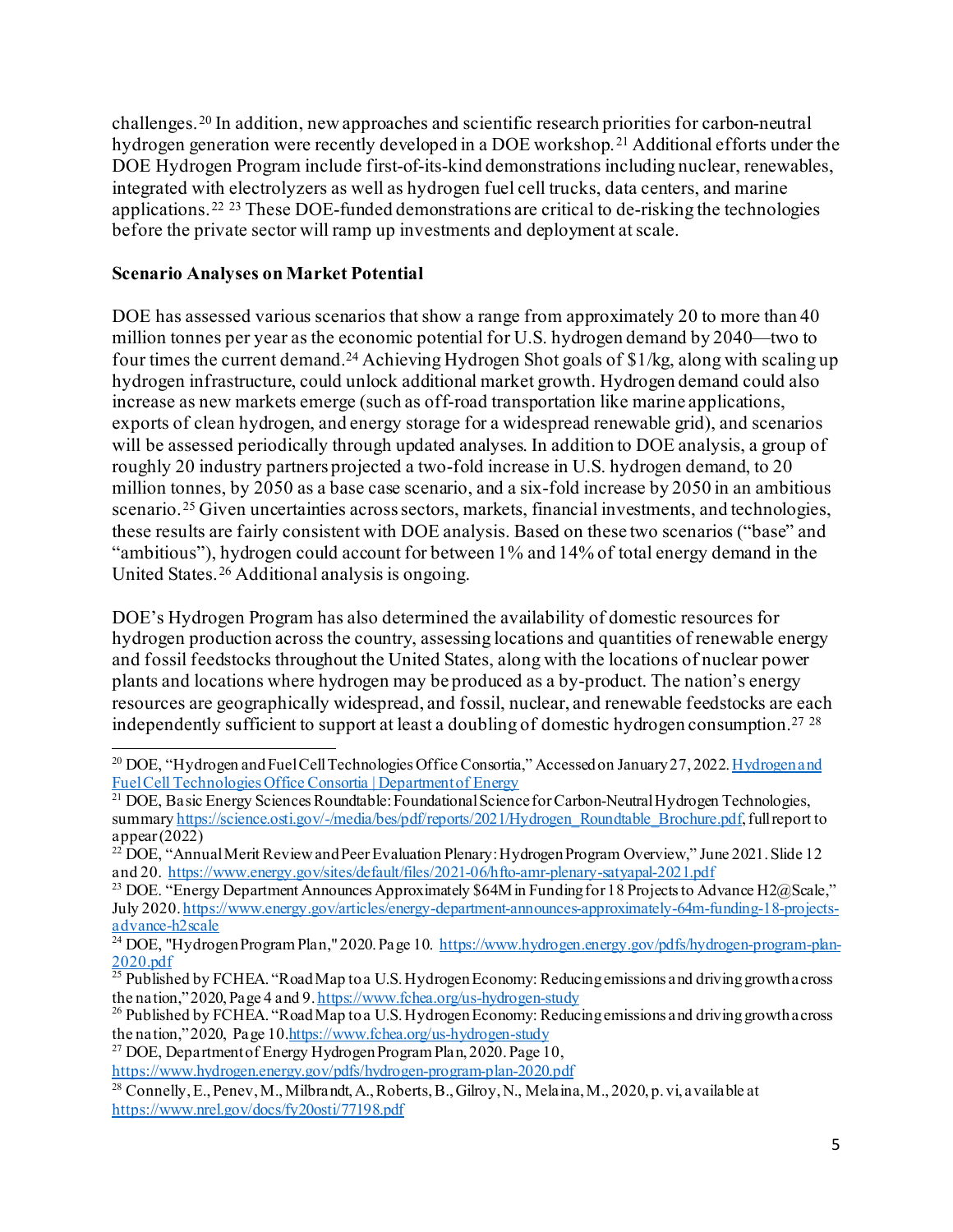#### **Opportunities for Hydrogen in Specific Applications**

Opportunities for hydrogen exist particularly in hard to decarbonize sectors, in end uses where it is an essential chemical feedstock or the application requires large amounts of energy storage. Depending on the application, different challenges must be addressed, but markets can advance as costs decline and economies of scale are achieved. DOE's H2@Scale vision entails sector coupling in a comprehensive strategy where the bundling of applications can help drive costs down and achieve the scale required to establish a sustainable hydrogen economy.

#### *Industrial and Chemical Applications*

Several industrial and manufacturing processes already require large volumes of hydrogen, including oil refining and ammonia production, and offer opportunities to transition to the use of clean hydrogen to reduce emissions, including by retrofitting existing hydrogen plants with CCS. These processes, along with other emerging industrial and chemical uses, are driving economies of scale in the upstream hydrogen supply and associated infrastructure. Steelmaking, in particular, is receiving increasing attention as a source of demand for hydrogen. Steel is the most commonly used metal product worldwide and the conventional way to produce it involves using coal in blast furnaces to reduce iron ore to iron. Between 7% and 9% of global greenhouse gas emissions are due to steel manufacturing and by using hydrogen instead of coal those emissions can be dramatically reduced.[29](#page-5-0) A number of demonstrations using hydrogen in steelmaking are currently underway, including operational facilities in Austria and Sweden. DOE is funding two projects in this area to demonstrate the feasibility and help address challenges[.30](#page-5-1)

Additional emerging industrial and chemical uses of hydrogen include: cement production, which is an energy intensive process responsible for about 8% of global carbon dioxide emissions, where the use of hydrogen in place of coal could reduce both carbon dioxide and NOx emissions; synthetic fuel (or "e-fuel") production, which involves reacting carbon dioxide with clean hydrogen, offering an option for versatile low-carbon fuels such as methanol or renewable natural gas; and other industrial processes that use hydrogen as a reducing agent, such as glass manufacturing, or as a hydrogenating agent, such as industrial food processes.[31](#page-5-2) Hydrogen in the form of ammonia or other chemicals (as a gas or liquid) can also be used to export energy. In all these cases, application-specific hydrogen requirements can strongly affect commercial viability and cost reductions are required in all these areas.

<span id="page-5-0"></span><sup>&</sup>lt;sup>29</sup> DOE, "Hydrogen Program Plan," 2020. Page 29. [https://www.hydrogen.energy.gov/pdfs/hydrogen-program-plan-](https://www.hydrogen.energy.gov/pdfs/hydrogen-program-plan-2020.pdf)[2020.pdf](https://www.hydrogen.energy.gov/pdfs/hydrogen-program-plan-2020.pdf)

<span id="page-5-1"></span><sup>&</sup>lt;sup>30</sup> DOE. "Fiscal Year 2020 H2@Scale Funding Opportunity Announcement Selections," July 2020. **Fiscal Year** [2020 H2@Scale Funding Opportunity Announcement Selections | Department of Energy](https://www.energy.gov/eere/fuelcells/downloads/fiscal-year-2020-h2scale-funding-opportunity-announcement-selections)

<span id="page-5-2"></span><sup>&</sup>lt;sup>31</sup> DOE, "Hydrogen Program Plan," 2020. Pages 29-30[. https://www.hydrogen.energy.gov/pdfs/hydrogen-program](https://www.hydrogen.energy.gov/pdfs/hydrogen-program-plan-2020.pdf)[plan-2020.pdf](https://www.hydrogen.energy.gov/pdfs/hydrogen-program-plan-2020.pdf)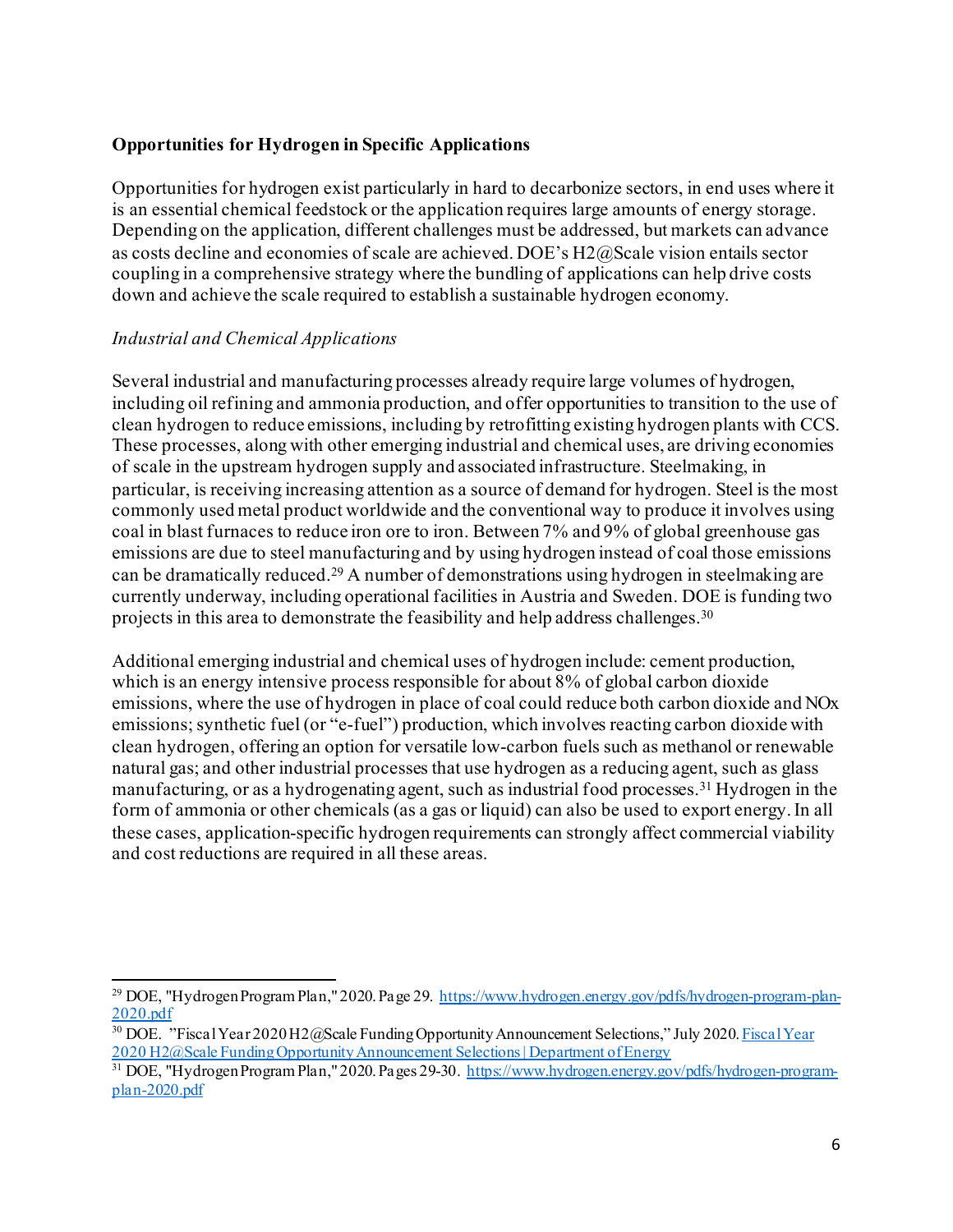#### *Transportation*

Transportation accounts for approximately a third of U.S. GHG emissions<sup>32</sup> and can be a key contributor to localized air pollution. Hydrogen and fuel cells are an important part of a portfolio of options to reduce transportation-related emissions because they can be used in specific applications that are hard to decarbonize, such as long-haul heavy-duty trucks. Additional examples include other medium- and heavy-duty vehicles that require longer driving ranges, involve heavy loads, or demand faster refueling times than may be available with battery electric vehicles alone. With increased urgency to reduce emissions and energy-related expenses, significant opportunities exist as the medium- and heavy-duty sector accounts for 25% of annual vehicle fuel use even though it is only 4% of the vehicle fleet. [33](#page-6-1) In addition to its use in fuel cells, hydrogen can also be used for generating biofuels and combined with carbon dioxide to produce synthetic fuels (e.g., sustainable aviation fuels), offering even more ways to meet the needs of various transportation applications. These synthetic fuels could allow certain applications or regions to continue using internal combustion engines and the vast existing liquid fuel infrastructure for hard-to-decarbonize end uses such as long-distance commercial aircraft. [34](#page-6-2)

Transportation applications face challenges related to fuel cell cost and durability, as well as hydrogen storage, delivery, and dispensing. The type of infrastructure and associated barriers will be dictated by how hydrogen is stored on the vehicle (or aircraft, or vessel)—either as a high-pressure gas, a liquid, or in a liquid or solid carrier. Additional challenges include the establishment of necessary supply chains for storage and dispensing components and systems as well as developing widely accepted refueling protocols covering the full range of transportation options. The strategic buildout of a reliable and safe hydrogen infrastructure and fueling stations will be critical to ensure the transportation market develops in a sustainable manner, particularly in clusters where we see the most growth and potential for impact.

#### *Stationary Power Generation and Energy Storage*

Hydrogen can be used in a broad range of stationary power-generation applications—including large scale power generation, distributed power, combined heat and power (CHP), and backup power. Hydrogen can provide power through fuel cells or through combustion in turbines. Critical loads such as data centers are a notable example of an end use more recently turning to hydrogen-based options for reliable and resilient primary and backup power, attracted to benefits such as high efficiency and quiet, emissions-free operation. Combustion is also a viable approach for using hydrogen or hydrogen-rich blends (e.g., blended with natural gas) in a number of stationary applications, including commercial and residential applications.

Using hydrogen or hydrogen blends in existing distribution infrastructure and combustion equipment poses a number of challenges related to materials compatibility and combustion

<span id="page-6-0"></span><sup>&</sup>lt;sup>32</sup> EPA, Fast Facts: U.S. Transportation Sector Greenhouse Gas Emissions, 1990-2019, 2021, Page 1, <https://www.epa.gov/system/files/documents/2021-12/420f21076.pdf>

<span id="page-6-1"></span><sup>&</sup>lt;sup>33</sup>DOE, Vehicle Technologies Fact#951, 2016[, https://www.energy.gov/eere/vehicles/fact-951-november-14-2016](https://www.energy.gov/eere/vehicles/fact-951-november-14-2016-medium-and-heavy-trucks-account-about-quarter-highway) [medium-and-heavy-trucks-account-about-quarter-highway](https://www.energy.gov/eere/vehicles/fact-951-november-14-2016-medium-and-heavy-trucks-account-about-quarter-highway)<br><sup>34</sup> DOE, "Hydrogen Program Plan," 2020. Page 28[. https://www.hydrogen.energy.gov/pdfs/hydrogen-program-plan-](https://www.hydrogen.energy.gov/pdfs/hydrogen-program-plan-2020.pdf)

<span id="page-6-2"></span>[<sup>2020.</sup>pdf](https://www.hydrogen.energy.gov/pdfs/hydrogen-program-plan-2020.pdf)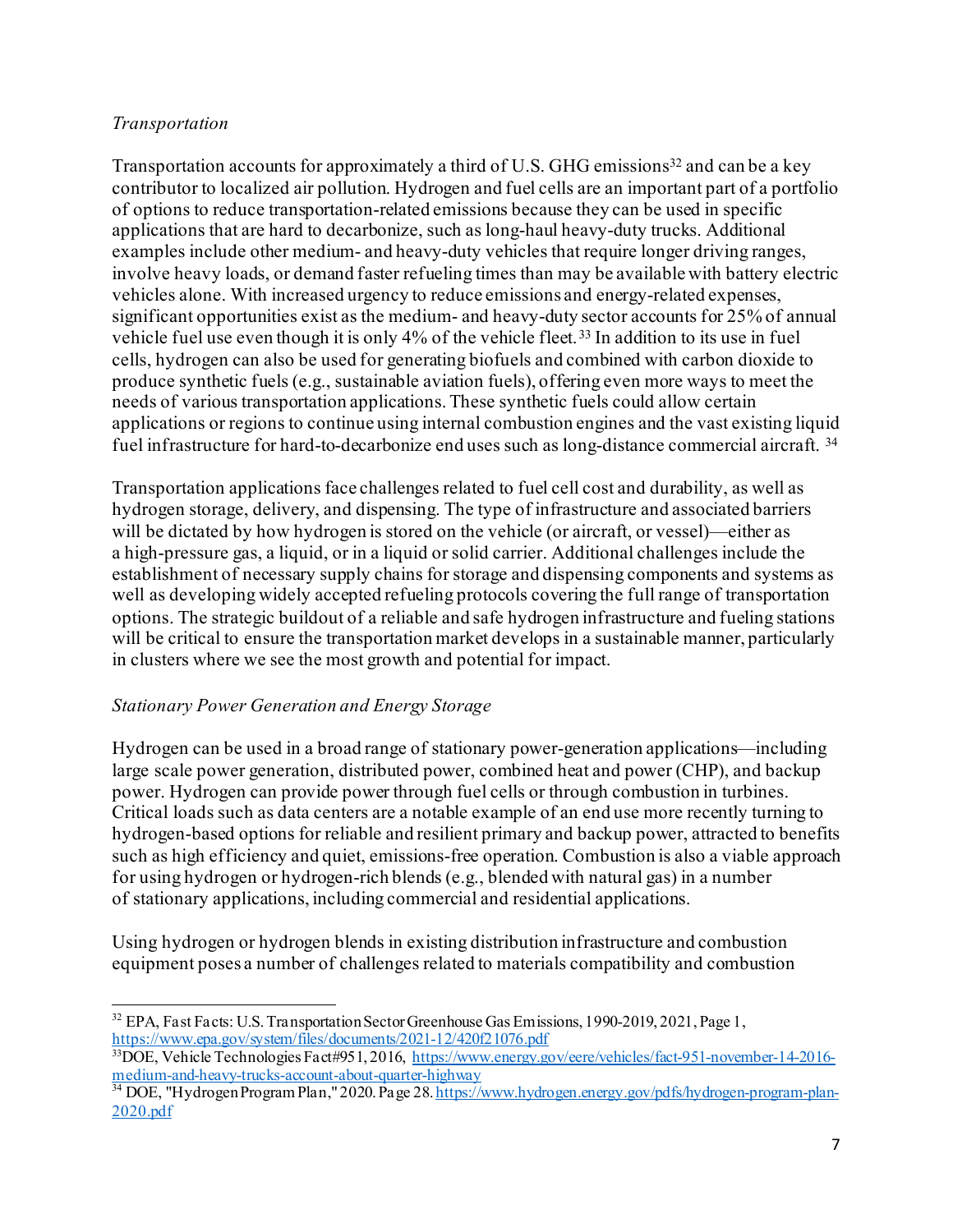characteristics. Progress has been made in the modification of natural gas burners in commercially available combustion turbines to accommodate high hydrogen blends (up to 100% hydrogen), but continued RD&D is needed for qualification in utility-scale power generation and to assess the compatibility of hydrogen blends with equipment designed for natural gas (e.g., building appliances).

Hydrogen can be used as a "responsive load" to enable grid stability and seasonal, long-duration energy storage. DOE hydrogen activities have validated, for the first time, the ability of hydrogen electrolyzers to dynamically respond to voltage disturbances.[35](#page-7-0) This flexibility allows energy storage systems to adapt to the variability of renewable energy sources while meeting energy demands. Electrolyzers can also make use of available renewable electricity during times of low demand, ultimately increasing renewable energy utilization and lowering the cost of hydrogen. And hydrogen can be used as a form of energy storage for variable renewables, either feeding power back to the grid or using hydrogen as a fuel or feedstock for other applications. However, if electrolyzers are used only intermittently, the low utilization results in a stranded asset and hence higher hydrogen costs. Thus, system optimization and integration, hybrid approaches, and coupling more than one resource, including clean baseload power, can help drive costs down and create resiliency.

#### **Jobs**

Growth in the hydrogen and fuel cell industry can generate jobs in diverse sectors including manufacturing, distribution, operation and maintenance, engineering, sales, and more – many of them well paying union jobs. The types of jobs will be associated with both the hydrogen industry itself as well as indirect industries, such as upstream energy resources (e.g., deployment of and integration with renewables and other domestic energy resources), downstream infrastructure development (e.g., building and operating fueling stations and infrastructure), and production of fuel cells, electrolyzers, hydrogen storage and delivery equipment, turbines, and fuel cell systems across transportation and stationary applications.

DOE is currently funding a project that includes a consortium of industry stakeholders (H2EDGE) to conduct a gap analysis of skills related to jobs in the hydrogen and fuel cell sector and to develop curricula and training programs to train an emerging workforce.<sup>[36](#page-7-1)</sup> Global industry coalitions have projected the potential for 30 million jobs and \$2.5 trillion in revenues by 2050 as a result of a successful hydrogen industry. [37](#page-7-2) A U.S. industry roadmap on hydrogen projected the potential for 700,000 jobs in the U.S. and \$140 billion in revenue by 2030 due to the successful ramp up of hydrogen technologies. [38](#page-7-3)

<span id="page-7-0"></span><sup>35</sup> DOE, "Hydrogen Program Plan," 2020. Page 31[. https://www.hydrogen.energy.gov/pdfs/hydrogen-program-plan-](https://www.hydrogen.energy.gov/pdfs/hydrogen-program-plan-2020.pdf)[2020.pdf](https://www.hydrogen.energy.gov/pdfs/hydrogen-program-plan-2020.pdf)

<span id="page-7-1"></span> $36$  DOE. "Hydrogen and Fuel Cell Day Remarks," October 2021. Slide 15.

<span id="page-7-2"></span><https://www.energy.gov/sites/default/files/2021-10/hfto-satyapal-hydrogen-online-conference-october-2021.pdf> <sup>37</sup> Published by Hydrogen Council, "Hydrogen Scaling Up: A sustainable pathway for the global energy transition," November 2017, Page 9[. https://hydrogencouncil.com/wp-content/uploads/2017/11/Hydrogen-scaling-up-Hydrogen-](https://hydrogencouncil.com/wp-content/uploads/2017/11/Hydrogen-scaling-up-Hydrogen-Council.pdf)[Council.pdf](https://hydrogencouncil.com/wp-content/uploads/2017/11/Hydrogen-scaling-up-Hydrogen-Council.pdf)

<span id="page-7-3"></span> $38$  Published b[y FCHEA](https://www.fchea.org/). "Road Map to a U.S. Hydrogen Economy: Reducing emissions and driving growth across the nation," 2020, Page 7[. https://www.fchea.org/us-hydrogen-study](https://www.fchea.org/us-hydrogen-study)